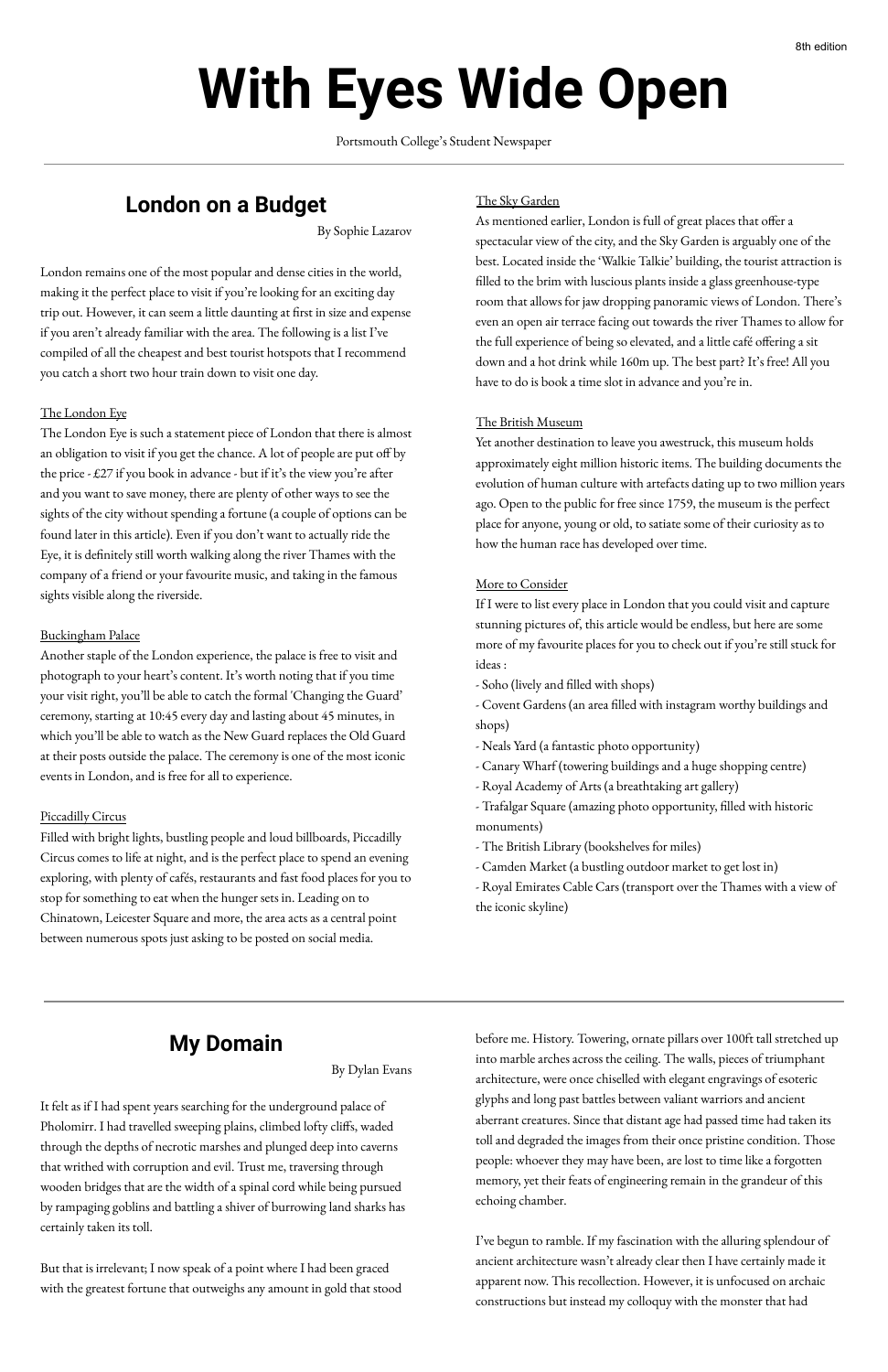usurped it from the hand of man. Therefore, it is important that I illustrate the once great inner workings of this sanctuary beneath the earth. This columned hall was once lined with firing crucibles; alloy furnaces and forges the size of cottages, whose scintillating flames, leaping furiously from their glowing chambers, basked the air in a rich carnelian-orange light. On the left wall, a vast door was carved leading into a magnificent monastery, choked with bookshelves with pedestals and magical items of varying rarity. Parallel to the left doorway, led to a monolithic staircase that climbed along the wall and reached upwards towards the surface. Carrying with it rail tracks that bore; minecarts, stocked with wealth from the prosperous mining missions that had been endeavoured below. All these features accumulated to form a bustling society, rich with culture and ambition.

Now that idyllic world is gone; burned to ash in the blazing rage of the red dragon. All that progression appeared to be replaced with a wide ocean of gold and treasure where the dragon buries itself, committing to slumber until the next disturbance. Against my better judgement, I intend to be that disturbance. I'm still unsure what motivated me to breach this chamber. Was it pride or curiosity or foolishness? No matter my drive, there was no going back. Other than the winding spiral staircase, I traversed to get down all other entrances that became caved in. The monastery had been reduced to debris and the mines completely drained of all value. The hall appeared desolate, barren of all life. Even the feeble mice that could have littered the golden sea were purged by the dragon below.

What's important for me to address for those who don't understand; is that you don't simply *summon* a dragon. A dragon reveals itself for one of only two reasons: to kill you or to mock you. You'd be dead before any summoning could even occur. Another important note is that dragons always remained as three things: condescending, greedy and vain. (Writing this down portrays its most apparent foolishness as a definite factor in stumbling down into this lair). Although it should be noted: a

dragon can sense your intent like it can sense the faintest odour. Therefore, if you hold no intent to steal and only to converse then it's outlook on your intrusion may be more placid.

I had spent a decent portion of time admiring the structure, when the great dragon suddenly began to emerge. It always begins with a rumbling. First came the tail, lashing out from the golden mass which led to it cracking violently like a whip, twisting up and jutting out with its jagged end. Then came a row of oily black spines, ripping up through the gold and twitching with an arched back of crimson scales that are only partially revealed. Finally, the head. In my opinion, a dragon's most distinguishable and terrifying feature is its eyes. That hypnotic gaze still haunts me upon my recollection. Those brooding, fiery eyes, holding a bitter rancour for all but itself, festered beneath those fluttering eyelids. Two great horns resembling that of a ram sprouted from above its brow, yet only one curled up; the other had been fractured in fierce combat. Varying scales of red, gold and brown encrusted its leathery skin with precision that felt unnatural. With an animalistic snarl smoke billowed from its two wide nostrils, flickering with wisps of cinder. Although the dragon's features held elegance and majesty, it's smug countenance exhaled an air of superiority and condescension.

One massive arm outstretched towards me, its claws unlatched and leapt outwards. I was prepared to be mangled there and then, yet I was surprised to see hesitation in the arm as it withdrew. Pholomirr, the Ancient Red Dragon, refrained from what could've been a simple dispatching of fresh prey to utter these following words. In a coarse and echoing voice he inquired, "What does something like you need from my domain?"

*Personal Anecdote of Arthur Rednir - Volume 27*

To be Continued (?)

### **Stories and how we relate to them**

By Ethan Bland

The reason we can connect to stories so deeply is because it relates to us in some way. There is no "it relates to them", there is only 'us' as a personal collective. We all draw from the same well of emotions, which is why we connect so deeply to stories. Most of the time, we relate to characters who have attributes we wish to have, they are something we are not or even they have been through something we have, giving us common ground. The fundamental truth of this is that we are able to be put in other people's shoes and in a spiritual way, it connects and binds

us, Showing us how under all the trivial differences we may have, we are all human.

Not everyone is a monster slayer, but it is not about the surface levels of these stories or the titles or even the setting that intrigues us so deeply. When a character opens up emotionally, it has the same effect as if it were a friend to do so. It doesn't matter what happens in a story, it is about the characters and how we can relate to them. This is how we connect to these stories. Characters are conduits for the audience to be let into that world and to experience it.

You may not remember a story because it has an overcomplicated plot that is only technical, making it a higher concept story and giving it harder qualities to relate to. A good story takes a different turn, It never becomes more than just a plot. In theory, You only need a simple plot but you need to have complex characters, with a harsher background to really 'stick the landing.'

It sounds cold to be scientific about something that is so emotionally motivated, but as you connect with these characters the brain releases oxytocin, often known as the "love" hormone. This is what brings us close to these characters despite them not actually existing. Feeling unique emotions enables us to recall specific memories for better or for worse, that is why they stick with you as they make you feel something.

Stories can let us live thousands of lives, we can immerse ourselves into it and even self project onto the protagonist making us feel as if we were them. A world without stories would simply be inconceivable.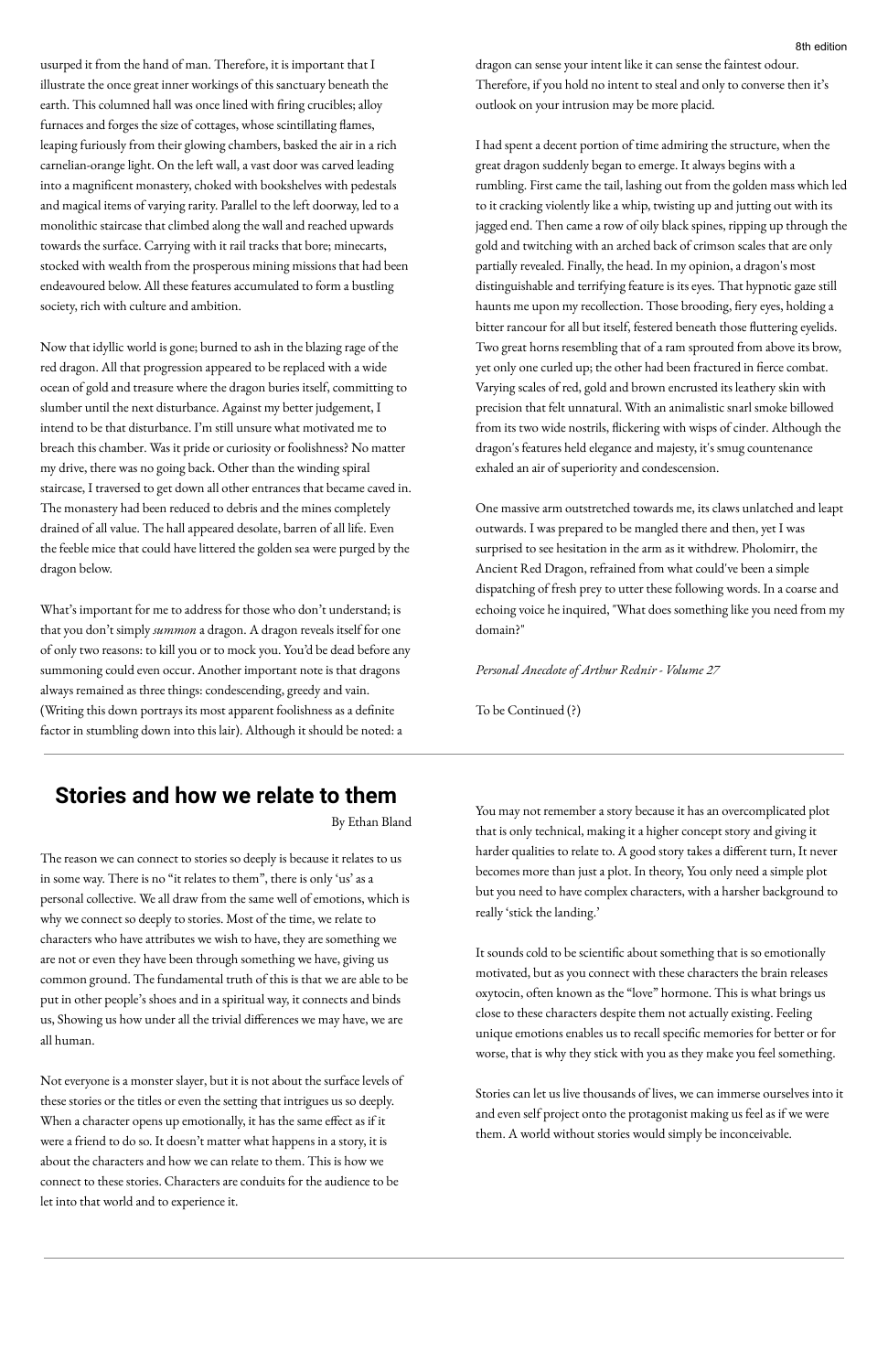

# **'Would You Let A Lack Of Ability Stop You From Helping Others?'**

By Ruby Jewel



Encanto (2021) is a Disney animated film about a family with unique abilities, each member of the family possesses gifts which are used to help the community. All of the members with the exception of Abuela Alma and Mirabel possess gifts to help the residents of the Encanto\*. The film begins in the past with Mirabel and Abuela bonding before Mirabel's gift ceremony over how she can help the Encanto with high expectations placed upon her. Mirabel has a perceived lack of ability or gift and is therefore 'magic deficient' and then is viewed as a burden, a disappointment and is useless in Abuela's eyes. Years later, the movie then focuses on the present day in the Encanto. With Abuela still placing expectations on The Family Madrigal.

Abuela, despite being seemingly powerless, is the matriarch who is responsible for running the town and viewing which family members are appropriate when supporting the community in the Encanto. Luisa is valued for her ability to lift incredible weights and heavy objects , Isabella is viewed as perfect with her goals being set for her to continue the family legacy and provide flora around the Encanto. Dolores can hear great distances and can be used to spread information and requests made of the villagers. Pepa provides appropriate weather for the Encanto during the seasons and in daily life. Camilo shapeshifts to give aid , be an extra pair of hands and is able to give respite to parents from their children. Julieta provides healing and first aid to injured people. Finally, there is Mirabel who desperately wants to help but is constantly denied opportunities to prove herself and is simply waiting on a miracle to let others know her worth.

In summary, each family member's gifts are valued and used effectively, however, looking at the family as a whole, there are cracks within the support network in which some powers are more valuable than others and the individuals such as Mirabel without powers are neglected and viewed as useless. Despite most of the members of the family being valued, there are several who also fall through the cracks. Bruno, who has the ability to see the future and is blamed for everything that goes wrong, Luisa, who is burdened with so much weight that her anxiety and stress causes her to weaken in her abilities and Isabella, who was only following Abuela Alma's wishes without speaking up for herself in fear of losing the 'perfect' label.

These cracks begin to be seen by the audience when the youngest member, Antonio, acquires his gift to speak to animals. During the ceremony, physical cracks appear in the Casita with the less visible cracks being the individual flaws and personalities of the discussed family members being exposed. Firstly, Luisa is constantly under too much surface pressure, until Mirabel fixes this crack by suggesting that Luisa not carry so much. Bruno meanwhile is blamed for every negative prediction prior to Mirabel finding the light in his vision by showing that no vision is set in stone and the negative consequences are based on the interpretation of the images. Isabella is allowed to speak the truth to Mirabel about how she feels and what she wants to make rather than her perfect image. Finally, Alma is forced to show her cracks when the Casita is destroyed and the candle goes out. Abuela has constantly put pressure on the family to earn the gifts that the candle is given.

Throughout the film from Abuela Alma's perspective, Mirabel was the one to blame for everything that had gone wrong ; the loss of the magic, the candle going out, Luisa's lack of strength, the breakdown of Isabella's proposal and why Bruno ran away. All because Mirabel was viewed as the cause of all of the problems and a weak link. Contrastly, all Mirabel wanted to do was help, she was constantly told by the family, "work and dedication will help the miracle" and that she had "nothing to prove". But in Mirabel's eyes, she was always looked down upon by Abuela Alma, especially when Abuela told her "the best way for some of us to help is to stay out of the way" and she should "leave the decorations to someone else."

When both perspectives are shown (the understanding of Mirabel in Abuela's eyes) there is finally an understanding in which Mirabel should be allowed to be in The Family Madrigal whether she has powers or not. By the end of the film the whole family -including the long excluded Bruno- come together. Mirabel herself is now finally understood by everybody that her magical impairment makes her the most qualified to lead The Family Madrigal and value everyone in the Encanto. Mirabel's family learns that everyone can help people whether they have magic or not and that nothing, not even a lack of ability can stand in the way of a person's commitment to helping others.

\*Encanto - can mean many things in regard to magic and charm but in this context it refers to the village, the magical candle and Casita(the magical home).

## **Thoughts on a song of Achilles**

By Ellie Holmes

Spoilers ahead!!

When you read that book, don't you worry that you might never experience such an innocent, pure and strong love? That's my problem when I read about myths or ideal circumstances; I become jealous or stressed by the idea that I can only find that rare love in books…

Tyler Durden said it first: "We're the middle children of history, man. No purpose or place. We have no Great War. No Great Depression." Perhaps Such love is common when we're kids, and more common still under extraordinary circumstances. Achilles and Patroclus were still boys when they reached Troy and grew up under the most extraordinary of circumstances; a war. Death in close proximity always robs us of our over-thinking, our scheming, our doubts. It leaves behind only the most primary of our thoughts and emotions, and if we're lucky then they are